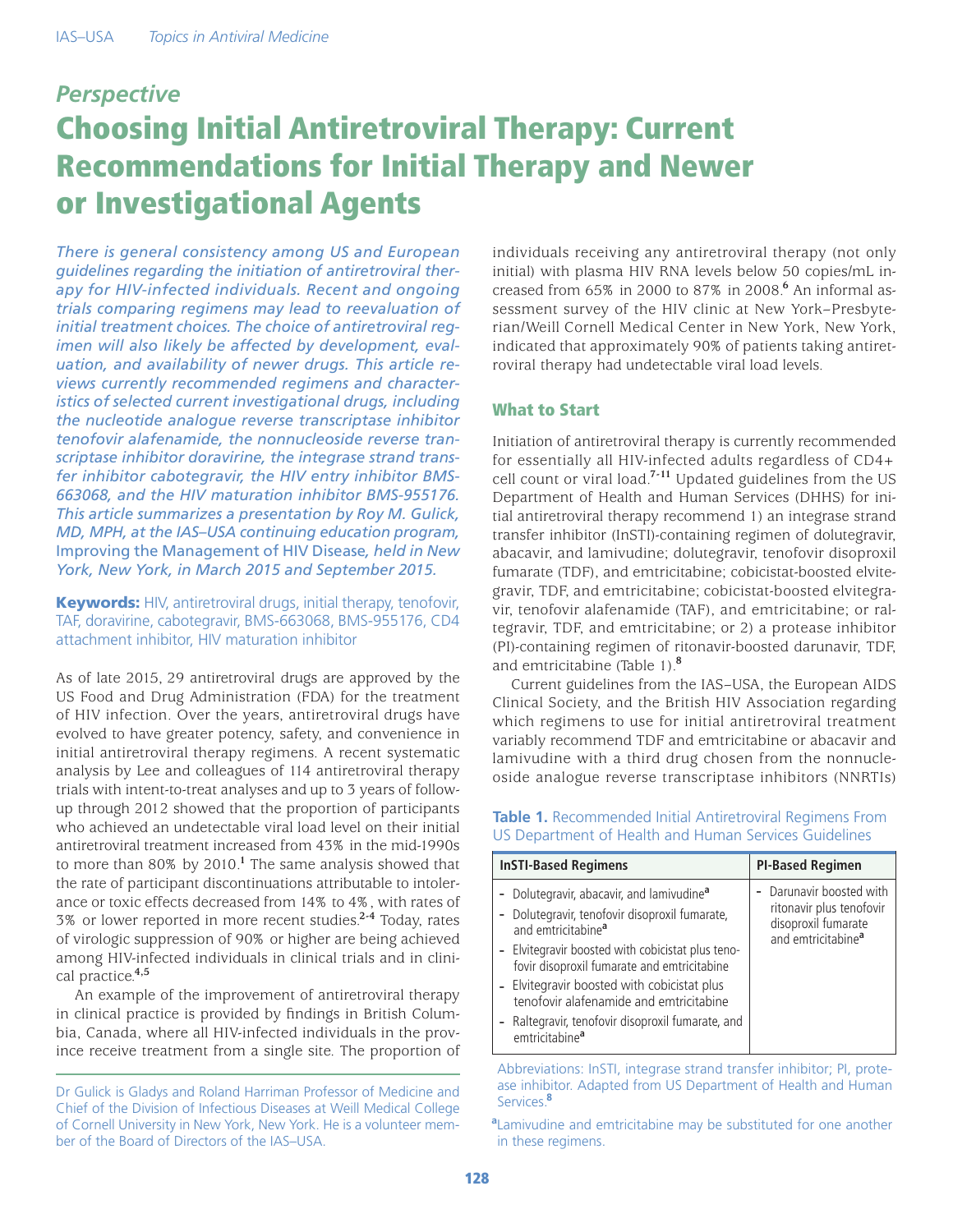### **Table 2.** Alternative Initial Antiretroviral Regimens From US Department of Health and Human Services Guidelines

| <b>NNRTI-Based Regimens</b>    | <b>PI-Based Regimens</b>                                                                                   |
|--------------------------------|------------------------------------------------------------------------------------------------------------|
| - Efavirenz, tenofovir         | - Atazanavir boosted with cobicistat plus teno-                                                            |
| disoproxil fumarate,           | fovir disoproxil fumarate and emtricitabine <sup>a</sup>                                                   |
| and emtricitabine <sup>a</sup> | - Atazanavir boosted with ritonavir plus teno-                                                             |
| Rilpivirine, tenofovir         | fovir disoproxil fumarate and emtricitabine <sup>a</sup>                                                   |
| disoproxil fumarate,           | - Darunavir boosted with either cobicistat or                                                              |
| and emtricitabine <sup>a</sup> | ritonavir plus abacavir and lamivudine <sup>a</sup>                                                        |
|                                | - Darunavir boosted with cobicistat plus teno-<br>fovir disoproxil fumarate and emtricitabine <sup>a</sup> |

Abbreviations: NNRTI, nonnucleoside reverse transcriptase inhibitor; PI, protease inhibitor. Adapted from Department of Health and Human Services.**<sup>8</sup>**

**a** Lamivudine and emtricitabine may be substituted for one another in these regimens.

efavirenz and rilpirivine, the ritonavir-boosted PIs atazanavir and darunavir, or the InSTIs dolutegravir, elvitegravir, and raltegravir.**7,9,10** World Health Organization guidelines for antiretroviral treatment in resource-limited regions recommend TDF in combination with emtricitabine or lamivudine plus efavirenz.**<sup>11</sup>** Regimens categorized as alternative by the DHHS are listed in Table 2.**<sup>8</sup>**

Recent results from comparative trials of recommended initial regimens in HIV-infected, treatment-naive participants may help practitioners choose from among recommended initial regimens. In the SINGLE trial, which compared oncedaily abacavir and lamivudine plus dolutegravir with TDF, emtricitabine, and efavirenz, and in the FLAMINGO trial, which evaluated the once-daily regimens of dual nucleos(t)ide analogue reverse transcriptase inhibitors (nRTIs) plus dolutegravir or ritonavir-boosted darunavir, dolutegravircontaining therapy was statistically superior in terms of viral suppression rates and appeared to be better tolerated.**2,3** In the SPRING-2 trial, which allowed TDF and emtricitabine or abacavir and lamivudine plus either once-daily dolutegravir or twice-daily raltegravir, dolutegravir-containing regimens were statistically noninferior.**<sup>12</sup>**

In the AIDS Clinical Trials Group (ACTG) 5257 trial, which evaluated TDF and emtricitabine plus ritonavir-boosted atazanavir, ritonavir-boosted darunavir, or raltegravir, the raltegravir-containing regimen was superior to the 2 PI-containing regimens; additionally, the darunavir-containing regimen was superior to the atazanavir-containing regimen, owing primarily to better tolerability (mostly related to gastrointestinal symptoms and hyperbilirubinemia).**<sup>4</sup>** These data suggest that currently recommended initial antiretroviral regimens may evolve further, and this may be reflected in future updated guidelines.

## Newer or Investigational Antiretroviral Agents

Characteristics of the recently approved nRTI TAF, the investigational NNRTI doravirine (also referred to as DOR), the investigational InSTI cabotegravir (also referred to as CAB), the investigational entry inhibitor BMS-663068, and the investigational maturation inhibitor BMS-955176 are discussed below.

#### Tenofovir Alafenamide

Highly desirable characteristics for a new nRTI are fewer long-term toxic effects and activity against resistant virus. The investigational nRTI TAF, like its predecessor TDF, is a prodrug of tenofovir. TDF is converted to tenofovir in plasma and then converted to tenofovir diphosphate in lymphoid cells, whereas TAF remains in prodrug form until it enters lymphoid cells, where it is also converted to tenofovir diphosphate. When TAF was developed, it was hoped that it would be associated with more efficient delivery to lymphocytes and with less drug delivery to kidney and bone, possibly decreasing toxic effects.

Combined results of 2 identically designed double-blind phase III noninferiority studies that compared TAF with TDF plus cobicistat-boosted elvitegravir and emtricitabine were recently published. Study 104 was conducted in North America, Europe, and Asia, and Study 111 was conducted in North America, Europe, and Latin America.**<sup>5</sup>** The combined efficacy analysis was prespecified. Of 1733 treatment-naive participants with HIV RNA levels of at least 1000 copies/mL and estimated glomerular filtration rates of at least 50 mL/min, 866 were randomly assigned to receive once-daily TAF and 867 were randomly assigned to receive once-daily TDF. The primary end point was the proportion of participants with HIV RNA level below 50 copies/mL; the noninferiority margin was 12% based on an FDA snapshot analysis at week 48.

Combined analysis at week 48 showed that 92% of those who received TAF versus 90% of those who received TDF achieved virologic suppression; 4% and 4%, respectively, experienced virologic failure, and for 4% and 6%, respectively, no data were available. The treatment difference between TAF and TDF was  $+2.0\%$ , with a 95% confidence interval of  $-0.7\%$  to  $+4.7\%$  (that excluded  $-12.0\%$ ), thus meeting the criteria for noninferiority. Analyses of baseline viral load and CD4+ cell count subgroups showed no difference in suppression rates between study groups. In addition, TAF was associated with fewer nephrotoxic effects and less bone mineral density loss. TAF exposure has been found to substantially increase when TAF is coadministered with ritonavir-boosted atazanavir, lopinavir, or darunavir, whereas little effect has been observed when TAF is coadministered with dolutegravir or rilpivirine.**<sup>13</sup>** There are plans for fixed-dose formulations of emtricitabine 200 mg and TAF 10 mg for concomitant use with boosted PIs or elvitegravir or TAF 25 mg for concomitant use with other InSTIs and NNRTIs. TAF was approved by the FDA in November 2015.

#### **Doravirine**

Desirable characteristics for a new NNRTI include fewer toxic effects and drug-drug interactions, better tolerability, and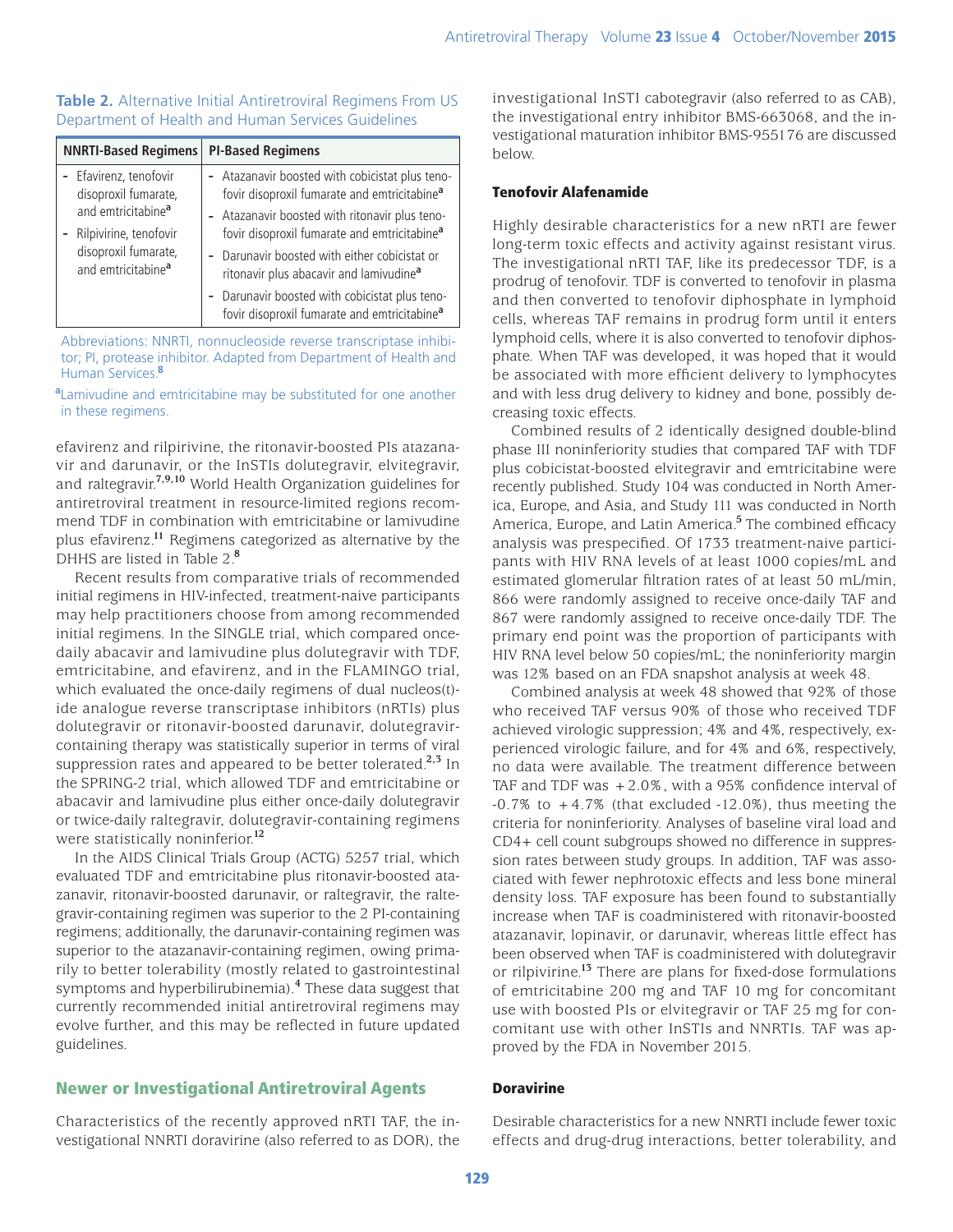activity against NNRTI-resistant virus strains. The investigational NNRTI doravirine is active in vitro against HIV with NNRTI resistance–associated mutations, including K103N, Y181C, G190A, E101K, E138K, and K103N/Y181C. Doravirine is metabolized by cytochrome P450 3A4 (CYP3A4) but is not a CYP450 inhibitor or inducer, suggesting a lower potential for drug-drug interactions.**<sup>14</sup>** However, interactions with rifampin have been observed, and coadministration of rifampin and doravirine reduces doravirine exposure by more than 57%.**<sup>15</sup>** In a study of HIV-seronegative men given single or repeated doses of doravirine, no rash or central nervous system events were reported and pharmacokinetics supported once-daily dosing.**<sup>16</sup>**

In a phase Ib study of 18 treatment-naive individuals, reductions of HIV RNA levels of approximately 1.5  $log_{10}$  copies/mL were observed with daily doses of doravirine 25 mg and doravirine 200 mg given for 7 days.**<sup>17</sup>** In a phase IIb study, treatment-naive individuals were randomly assigned to receive TDF and emtricitabine plus efavirenz  $(n = 42)$  or doravirine at 25 mg (n = 40), 50 mg (n = 42), 100 mg (n  $= 40$ ), or 200 mg (n  $= 41$ ). At 24 weeks, an HIV RNA level of less than 40 copies/mL was achieved in 80%, 76%, 71%, and 78% of those who received doravirine, respectively, (overall 76%) and in 64% of those who received efavirenz.**<sup>18</sup>** At 48 weeks, the response rates were 73%, 72%, 76%, and 83% for those who received doravirine, respectively, and 71% for those who received efavirenz.**<sup>19</sup>** Nausea was reported in 8% of those who received doravirine and 2% of those in the control group, fatigue in 7% and 5%, respectively, and diarrhea in 5% and 10%, respectively. Doravirine 100 mg was selected for phase III testing. At 48 weeks, the rates of toxic effects in the central nervous system were greater among those who received efavirenz than among those who received doravirine 100 mg (44% vs 22%, respectively; *P* < .001), including rates of dizziness (28% vs 9%, respectively) and abnormal dreams (17% vs 6%, respectively); rates of insomnia (3% vs 6%, respectively) and nightmares (8% vs 6%, respectively) were similar. Phase III studies are in progress.

#### Cabotegravir

A desirable characteristic of a new InSTI is less frequent dosing. The investigational InSTI cabotegravir has a similar chemical structure and resistance profile to dolutegravir but may allow for less frequent parenteral dosing. A new investigational nanotechnologic formulation of cabotegravir may be subcutaneously or intramuscularly injected and has a half-life of 21 days to 50 days, supporting monthly or even quarterly dosing (Figure 1).**<sup>20</sup>** Adverse effects were limited to mild injection-site reactions when single doses of this formulation were studied, although nodules were observed with subcutaneous dosing.

The pairing of long-acting parenteral drugs (ie, cabotegravir and rilpivirine) as maintenance antiretroviral therapy that could be given monthly is currently being investigated. The LATTE-1 (Long-Acting Antiretroviral Treatment Enabling –1) study assessed the potential of maintenance therapy with oral forms of cabotegravir and rilpivirine.**<sup>21</sup>** In the study, 243 treatment-naive participants were randomly assigned to receive 2 nRTIs plus daily oral cabotegravir at 10 mg, 30 mg, or 60 mg or efavirenz during an induction phase. For individuals who received cabotegravir, if HIV RNA level was less than 50 copies/mL at 24 weeks, the 2 nRTIs were replaced by daily oral rilpivirine 25 mg. Overall, approximately 80% of participants who received cabotegravir achieved virologic suppression at 24 weeks, and these responses were maintained to 96 weeks with oral cabotegravir plus oral rilpivirine. The LATTE-2 study is currently evaluating oral cabotegravir during induction therapy and parenteral cabotegravir and rilpivirine as maintenance therapy.

#### BMS-663068

Inhibition of attachment of HIV to CD4+ cells would add a new mechanism of action to HIV treatment options. BMS-663068 is an investigational prodrug of BMS-626529 that inhibits virus from binding to CD4+ cells by binding to HIV envelope glycoprotein 120 (gp120). Pharmacokinetic data support once- or twice-daily dosing of BMS-663068 without boosting. Reduced baseline susceptibility caused by polymorphisms in gp120 was observed in 12% of individuals' virus via retrospective measurement of pretreatment 50% inhibitory concentration  $(IC_{50})$ . In phase I testing, BMS-663068 was associated with an approximately 1.5  $log_{10}$ reduction in HIV RNA level.**<sup>22</sup>** In a phase IIb study, 251 treatment-experienced participants who had an  $IC_{50}$  of the prodrug BMS-626529 of less than 100 nM received TDF and raltegravir plus BMS-663068 400 mg or 800 mg twice daily, BMS-663068 600 mg or 1200 mg once daily, or ritonavirboosted atazanavir. At week 48, an HIV RNA level below 50 copies/mL was achieved in 61% to 82% of those who



Figure 1. Mean plasma concentration–time profiles following administration of the single-dose, long-acting parenteral formulation of the investigational integrase strand transfer inhibitor cabotegravir. Adapted from Spreen et al.**<sup>20</sup>**